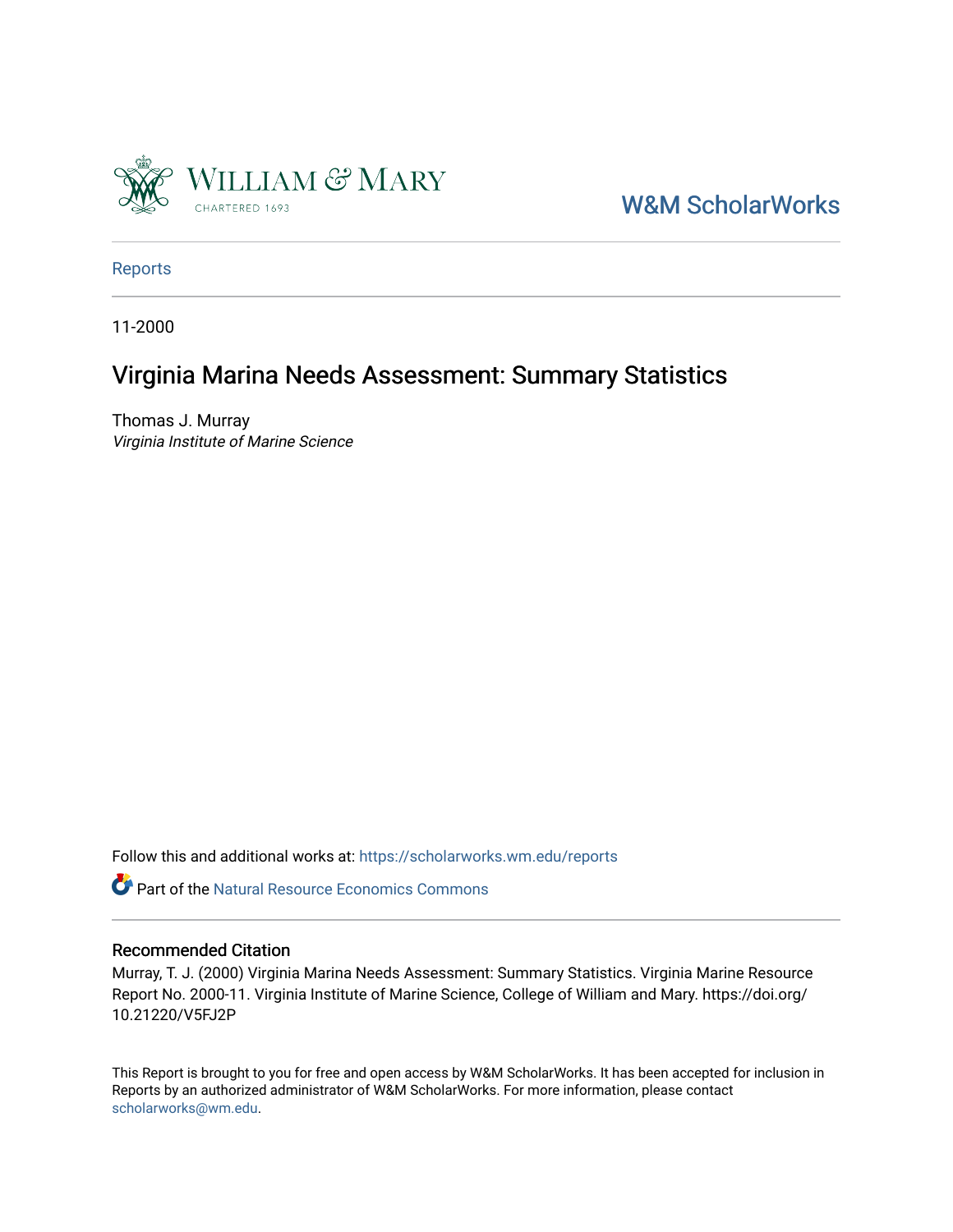# **DRAFT REPORT**

# **Virginia Marina Needs Assessment: Summary Statistics**

Completed on behalf of the

Virginia Department of Health,

Office of Environmental Health Services

and the

Virginia Sea Grant College Program

# By

Thomas J. Murray Marine Business and Coastal Development Specialist Sea Grant Marine Advisory Program Virginia Institute of Marine Science Gloucester Point, Virginia

Virginia Marine Resource Report No. 2000-11

November 2000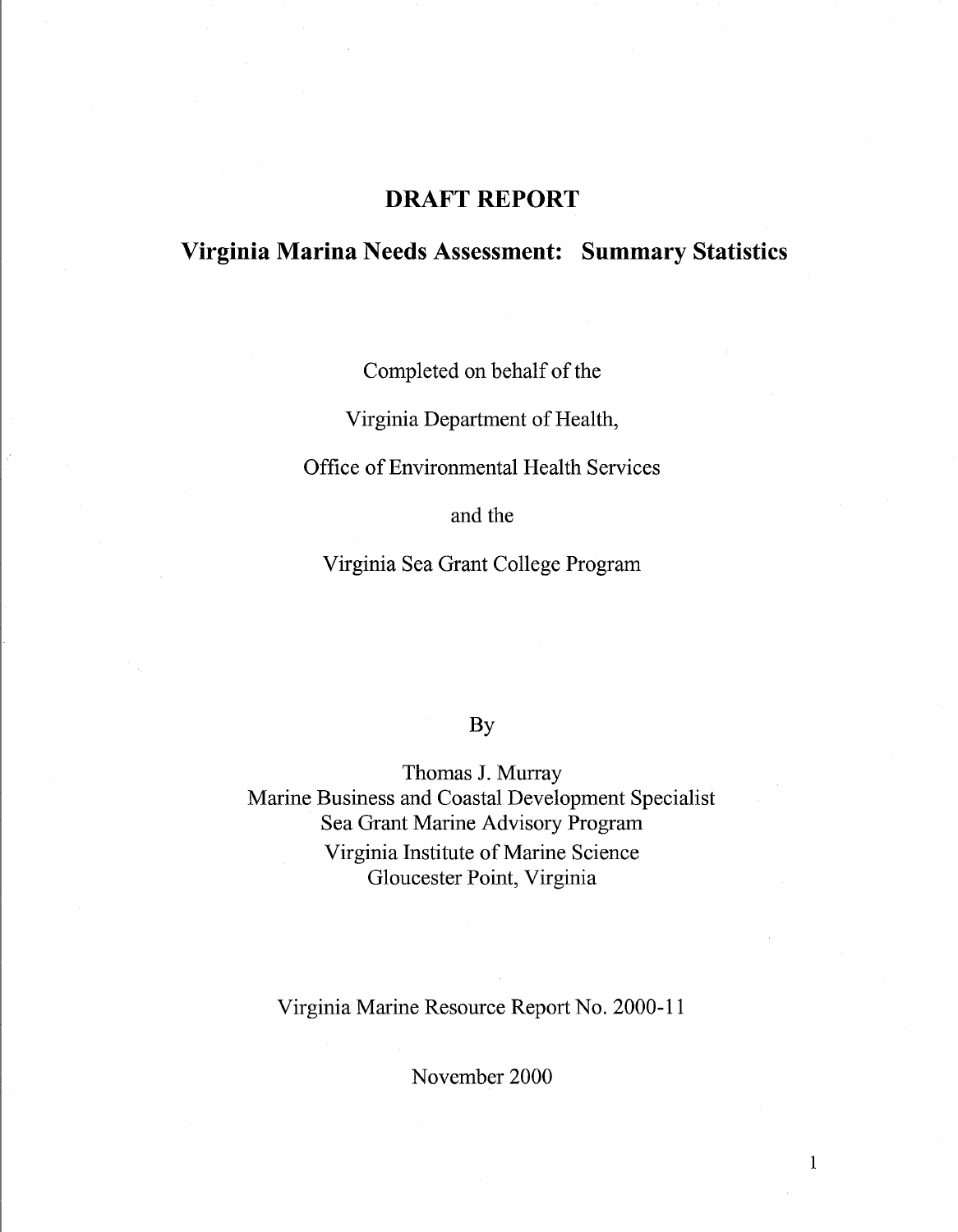# Virginia Boating Access Needs Assessments

#### *Background*

In an effort to support Virginia's application for federal grant funds under the Department of Interior's "Boating Infrastructure Grant Program" (Grants), the Marina Technical Advisory Program (MT AP) at the Virginia Institute of Marine Science has undertaken assessment of the state's recreational boating infrastructure needs.<sup>1</sup> A total of \$32 million has been authorized over four years to fund this new program. It is designed to help states develop and maintain facilities for transient non-trailerable (26' *and over)* recreational boats. The Virginia Department of Health (VDOH) is providing overall leadership in the Boating Infrastructure Grants process supported by the The Virginia Sea Grant Program in completion of this needs assessment.

The completion of a boating infrastructure needs assessment, in furtherance of the states eventual application, was to follow the guidelines for surveys and survey instruments presented by the U.S. Fish and Wildlife Service in their proposed final regulations published January 20, 2000. The survey was to be conducted in a way that included facility providers that serve boats of 26'in length and over and facilities that serve boats of less than  $26'$ . In view of the fact that initially it was not known which marinas – or how many – included the two groups, a single survey instrument was considered the most efficient and was drafted to follow the "Grants" Proposed Rule and associated survey document found in the Federal Register. The survey instrument included the required questions for both size classes of boats.

The selection of marinas to be surveyed began with the evaluation of a list of marinas in Virginia provided by VDOH. The list was further evaluated and sorted to contain marinas located in zip codes corresponding to Tidewater Virginia. The focus upon the coastal and estuarine region permitted evaluation of the most extensive component of the marinas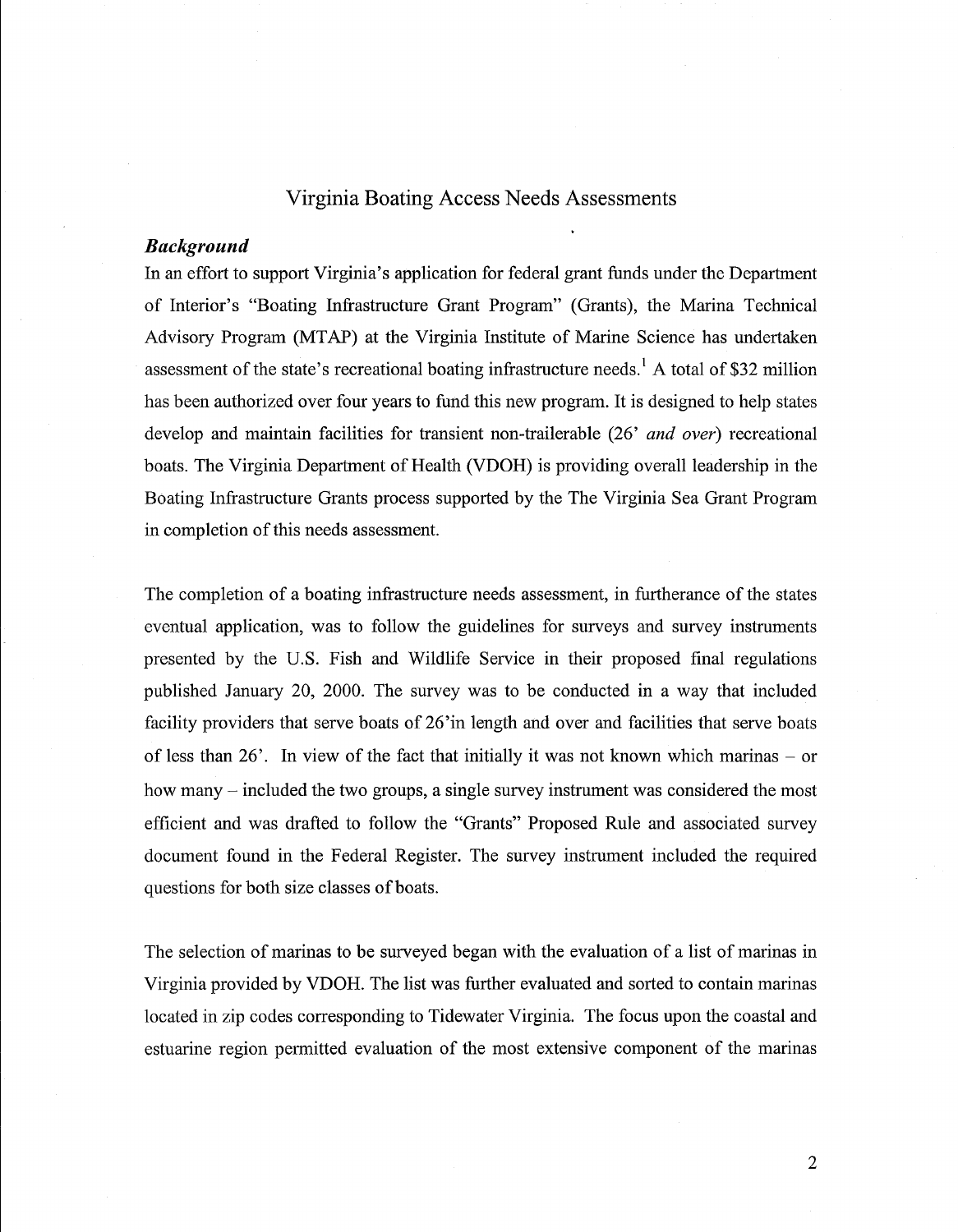sector in Virginia, and that region with potentially the greatest demand for growth in transient boater access.

#### *Survey Methodology*

At the present time there is some uncertainty about the number of marinas in Virginia. An accurate count is nearly impossible due to the conversion of marinas into condominiums, name changes due to sale of the marinas, etc. To initiate the infrastructure needs assessment; VDOH provided a marina database, which contained 829 contacts.<sup>2</sup> The list also identified which of the contacts was a marina *and* offered services in addition to dockage. From that subset, a sample population was derived representing contacts with mailing zip codes in Tidewater and coastal Virginia locations. The reduced population of 385 marinas' contacts was sent a survey instrument (Appendix  $A$ )<sup>3</sup> and cover letter of explanation during the week of August 12 requesting the completion of the survey with return by September 15, 2000.

In order to better develop a "control" number of marinas, available databases were also obtained and reviewed. One major commercial directory is the "Marine Publishing Company" (MPC) Directory. The widely used MPC Boaters Directory covers all regions of the nation and is updated regularly. With on-line capabilities the MPC allows detailed searches by industry type and region. The data assimilated as a result of the MPC search listed a total of 205 marinas in the Chesapeake region of Virginia. A cross check of the

 $<sup>1</sup>$  National Boating Infrastructure Grant Program U.S. Fish and Wildlife Service, Department of Interior.</sup> Federal Register/ Volume 65 No. 13 / January 20, 2000.

 $2$  DOH defines a marina as: "any installation operating under public or private ownership, which provides dockage or mooring for boats and provides through sale, rental or fee basis, any equipment, supply or service (fuel, electricity or water) for the convenience of the public or its lessee, renters or users of its facilities." "Commonwealth of Virginia Sanitary Regulations for Marinas and Boat Moorings", State Department of Health, VR-355-17-01 Article I Part I, Richmond, Va., 1990.

<sup>&</sup>lt;sup>3</sup> The preliminary survey instrument was field tested during personal visits with three marina operators and their revisions and recommendations for clarity, etc. were included in the instrument prior to its printing and final distribution.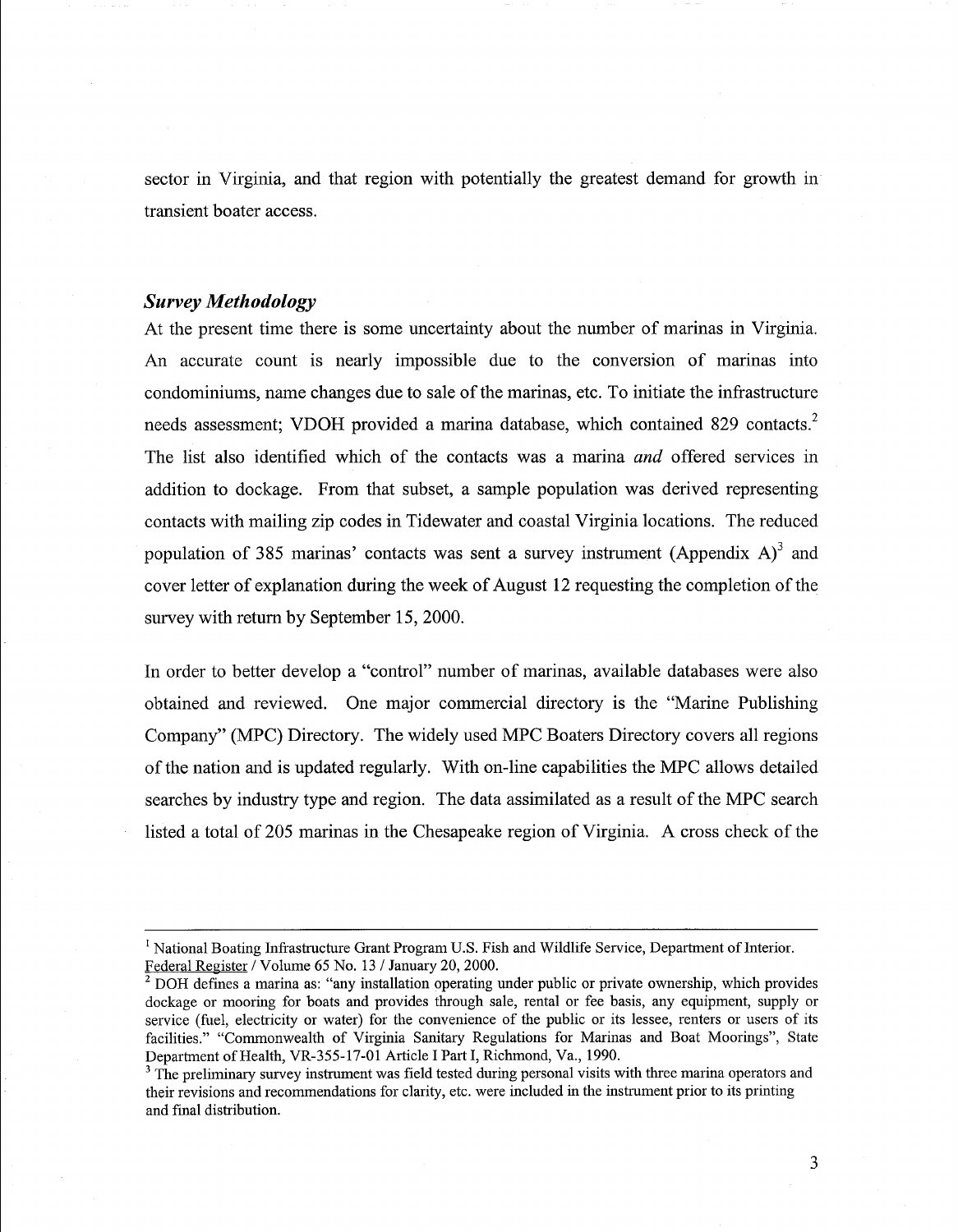MPC list with the refined DOH marina list allowed further confirmation of selected survey recipients and added further integrity to the overall marina population estimates. <sup>4</sup>

Additionally, a list of 100 marina facilities in the Tidewater Region of Virginia developed for an earlier assessment intended to assess implementation of water quality best management practices was reviewed to insure their inclusion into the subject marina survey list.<sup>5</sup>

A search of the U.S. Bureau of Labor Statistics (BLS) database was conducted to obtain further indicators of the number of marinas in Virginia. The BLS data on employment and wages (ES202 Covered Employment & Wages) includes information on the number of establishments by county for the nation and Virginia. Utilizing the standard industrial classification code (SIC) for marinas (SIC 4493) a search of this database was conducted. The most recent ES202 data available for Virginia was 1998. The BLS information reflected a total of only 93 covered marinas for the State as a whole. <sup>6</sup>

#### *Survey Results*

The initial survey resulted in 48 returns for incorrect addresses and 36 responses of nonapplicability. The later did not complete the survey and explained that they were generally individuals whom, for example: reportedly did not operate marinas or have slips for boats, operated homeowner private piers and docks or condominium docks, owned launch ramps only, had lost marinas structures during Hurricane Floyd. Of the remaining returns, 52 were useable surveys.

In order to broaden the response a second letter of request and survey were sent out to marinas during the first week of October with a request for completion and return by

<sup>&</sup>lt;sup>4</sup> "MPC Business to Business Directory" Marine Industry Edition 2000-2001. www.mpconline.com Marine Publications Company Irvine, California. October 6, 2000.

<sup>&</sup>lt;sup>5</sup> "Assessing Current Implementation of Water Quality BMPs for Marinas in Virginia's Coastal Zone". Final Report of the Virginia Marine Resources Commission to the Department of Environmental Quality.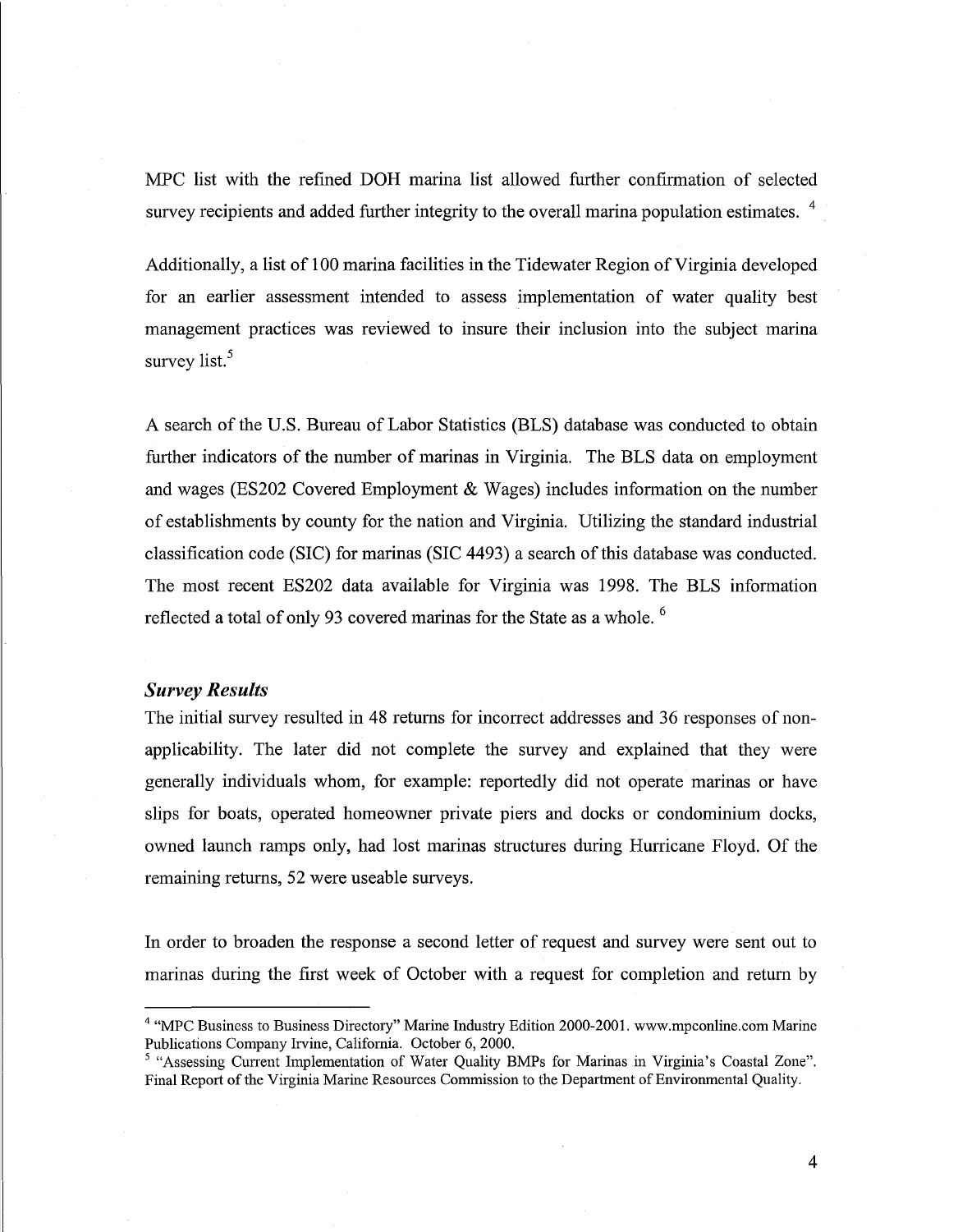October 27, 2000. The second mailing was limited to 150 non-responding marinas considered to be in business by comparing information from the other databases, though personal inquiry with marina industry, and also eliminating addresses that included only the names of individuals not marinas.

#### *Response Rate*

After adjusting for the above factors it is estimated that a total of 220-250 bona-fide public and private marinas are currently operating in the Tidewater Virginia area. A total of 72 complete and usable surveys were received for an estimated response rate of 29- 33 %. An additional 36 or 14-16% of the questionnaires were returned but could not be used due to either non-applicability or incomplete information. The overall return rate for marinas was 43-49%.

The reader should be aware that the sample data reported here is not to be interpreted as based upon a scientifically selected sample within prescribed margins of error. Due to the complexity of the marina industry no assessment of the accuracy of the sample data can be made. The mailings actually attempted to contact the entire population of marinas in Virginia's coastal zone. The averaging of results and reported ranges of data reported here may be considered representative of marinas in Tidewater Virginia, however, it should be recognized that wide differences exist between marinas across and within regions of the state. Also it should be emphasized that the nature of the survey was to assess the *need* for and *interest* in government associated grants for boating infrastructure development. Sufficient returns that commented that there was no interest in such a program are indicative of some potential bias in the survey results and may further explain the response rate.

<sup>&</sup>lt;sup>6</sup> Covered Employment and Wage Data for Virginia and Selected Counties from 1997-Present." U.S. Department of Labor, Bureau of Labor Statistics. Philadelphia Pennsylvania. August 25, 2000.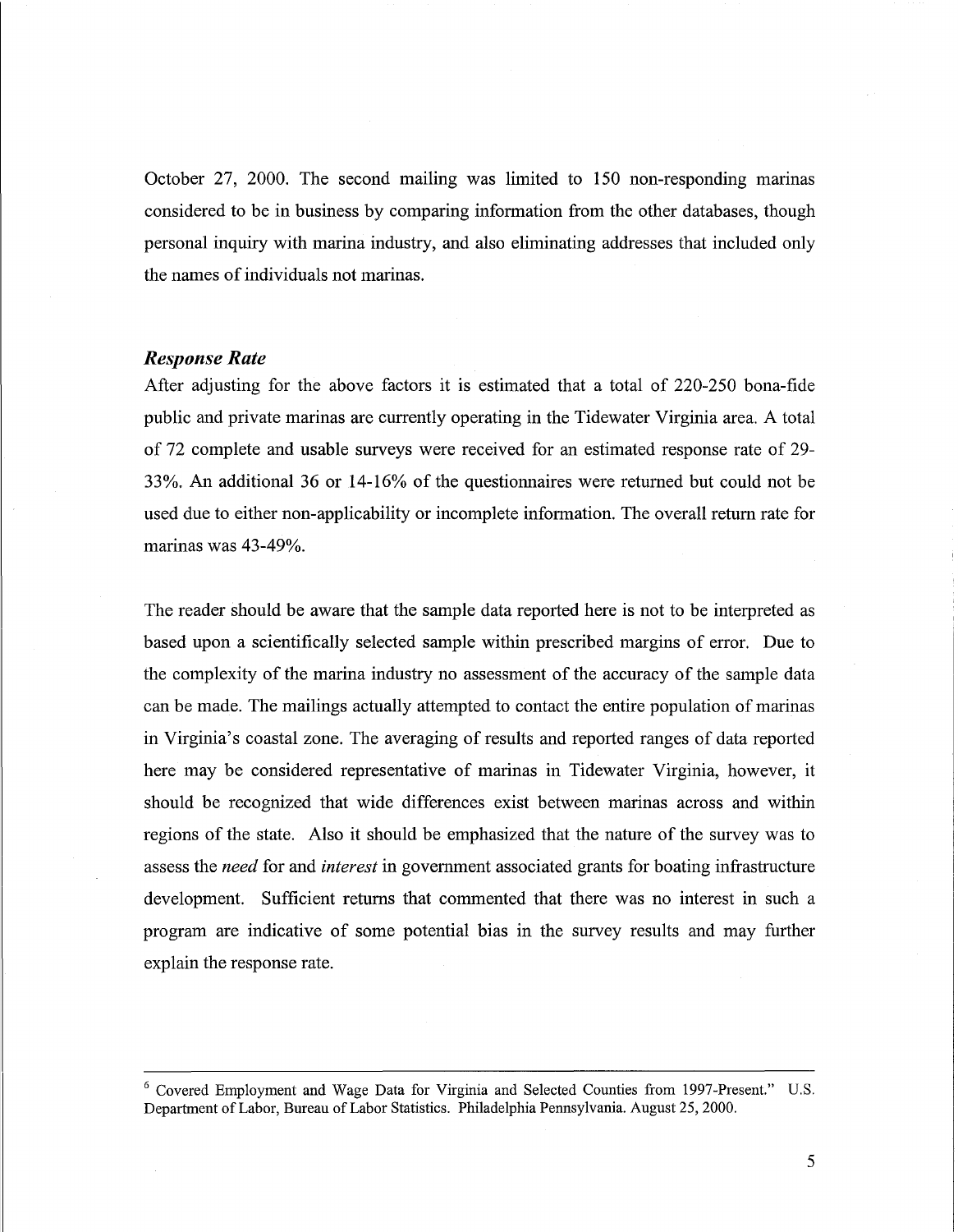In addition, the reader should note that the responses were made as best estimates of the marinas managers responding; and while not formally verified, are believed to be representative for this purpose - evaluating Virginia's marina industry infrastructure needs, relative to transient boat service in a format proscribed by the funding agency.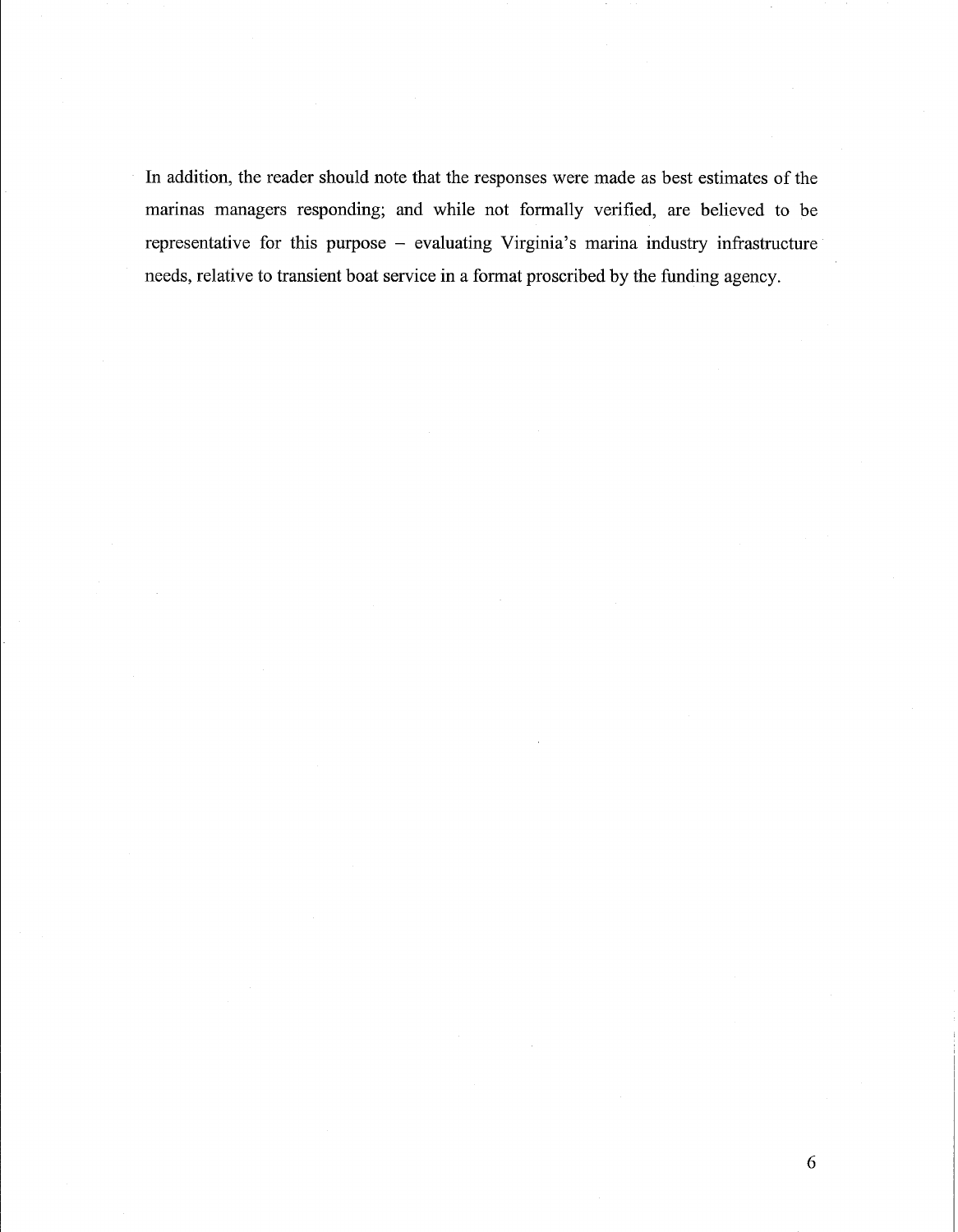#### **The Survey Data Summary**

| Table 1. Average % of facility use by number of boats served in most recent year |                                        |                                  |                                         |                               |                             |  |
|----------------------------------------------------------------------------------|----------------------------------------|----------------------------------|-----------------------------------------|-------------------------------|-----------------------------|--|
| <b>Boat</b><br>Length                                                            | $\frac{6}{9}$<br>Power<br><b>Boats</b> | $\frac{6}{9}$<br><b>Sailboat</b> | $\frac{0}{0}$<br>Pontoon<br><b>Boat</b> | $\%$<br>Other<br>Recreational | $\frac{0}{0}$<br>Commercial |  |
| Under $26'$                                                                      | 25                                     |                                  |                                         |                               |                             |  |
| 26' and Over                                                                     |                                        |                                  |                                         |                               |                             |  |
| Total                                                                            | 56                                     |                                  |                                         |                               |                             |  |

# *Descriptive Analysis of the Sample*

| Table 2. Average use and accommodations of marinas reporting # (range) |                                   |                                  |                  |                          |            |                          |
|------------------------------------------------------------------------|-----------------------------------|----------------------------------|------------------|--------------------------|------------|--------------------------|
| % With<br><b>Transient</b><br><b>Boats</b>                             | <b>Transients</b><br><b>Boats</b> | Largest<br><b>Boat</b><br>Length | Largest<br>Draft | # Of Wet<br><b>Slips</b> | # Moorings | # Out<br>Water<br>spaces |
| 65%                                                                    | 25<br>$(0-2500)$                  | 63<br>$(26-210)$                 | $(2-15)$         | 70<br>$(2-440)$          | $(1-80)$   | 50<br>$(0-500)$          |

### *Requirements for Marina Use*

- > 62% of marinas reported that they operated on a "first come first served" basis.
- > 5% of responding marinas required club membership.
- > **30%** of respondents indicated that reservations were either required or recommended.
- > **74%** ofresponding marinas charged a dockage fee.
- > **1.5%** ofrespondents had governmental or special use permits.
- > 3% of respondents posted "off limits areas".
- $\geq 14\%$  of respondents had use restrictions for seasonal or peak events (for example  $4<sup>th</sup>$  of July).
- > 3% of respondents have "Hourly Use Restrictions."

 $<sup>7</sup>$  The respondents in some cases provided breakdowns by numbers rather than percentages, and for total</sup> rather than size class thus the percentages do not equal 100% by length of boat. The results should be considered indicative of the relative composition of the marina customers' boat size.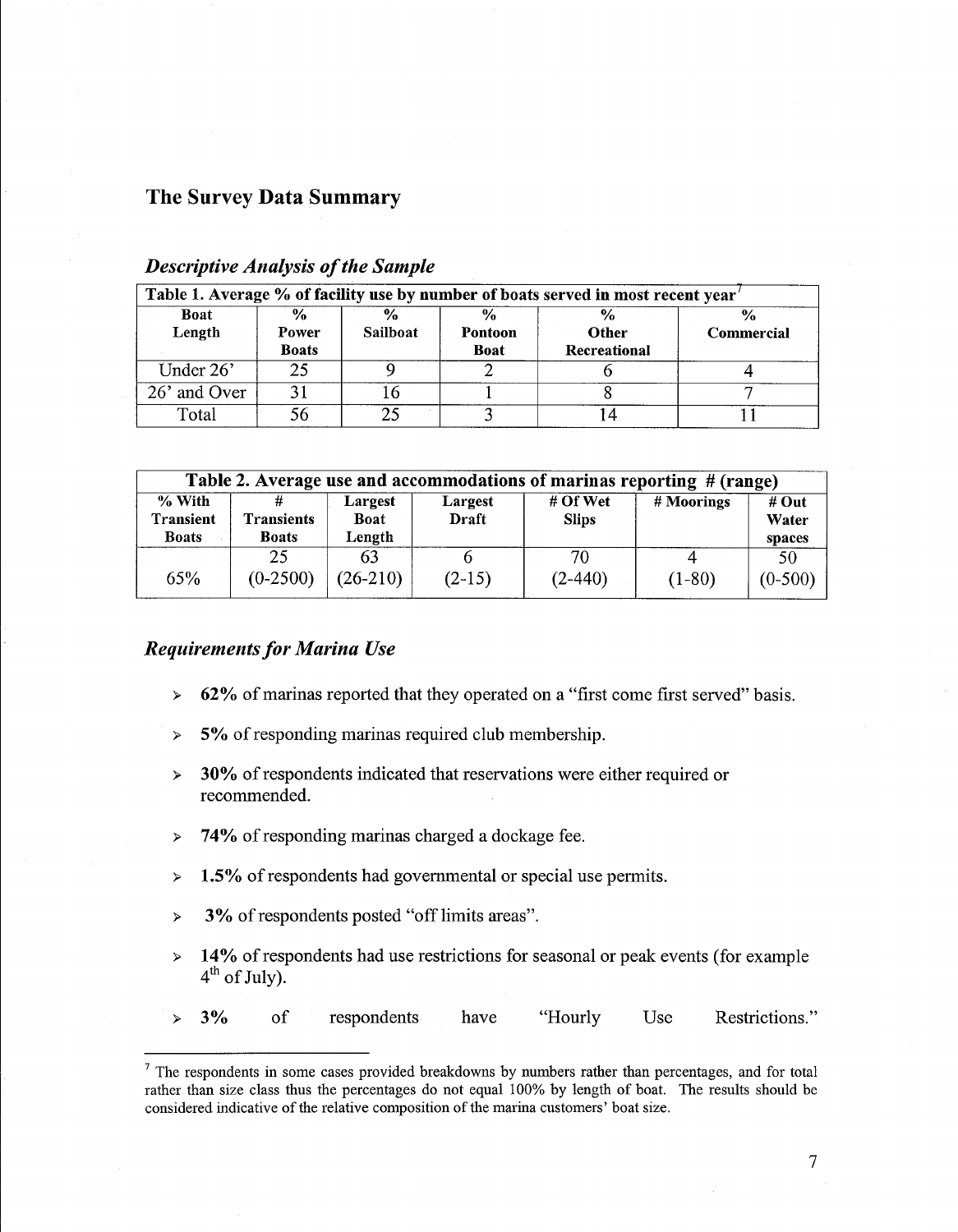#### *Types of services provided at Virginias Tidewater marinas:*

- *»* **80%** offered transient slips or tie-ups.
- *»* **15%** offered transient moorings.
- *»* **56%** offered gasoline sales.
- *»* **48%** offered diesel sales.
- *»* **91** % offered utilities: i - Power 91% ii - Water  $91\%$ iii - Other 7.5%
- *»* **91** % offered restrooms/showers.
- *»* **77%** provided sewage pump outs.
- *»* **79%** offered dump stations for portable toilets.
- *»* **47%** provided haul-out facilities.
- *»* **48%** furnish necessary repair and maintenance services ( electrical, mechanical, painting, etc.).
- *»* **56%** provided a boat-launching ramp.
- *»* **41** % offered additional services and shore-side amenities such as shuttles, daycare, recreation facilities, etc.).

#### *Overall Rating of Facility Condition:*

- *»* **8%** rated their facility "Excellent": *"with no improvements needed."*
- *»* **28%** rated their facility "Good": *"will require upgrades within 10 years.* "
- *»* **41** % rated their facility "Fair": *"will require upgrade within next 5 years."*
- *»* **23%** rated their facility "Poor": *"requires upgrade now."*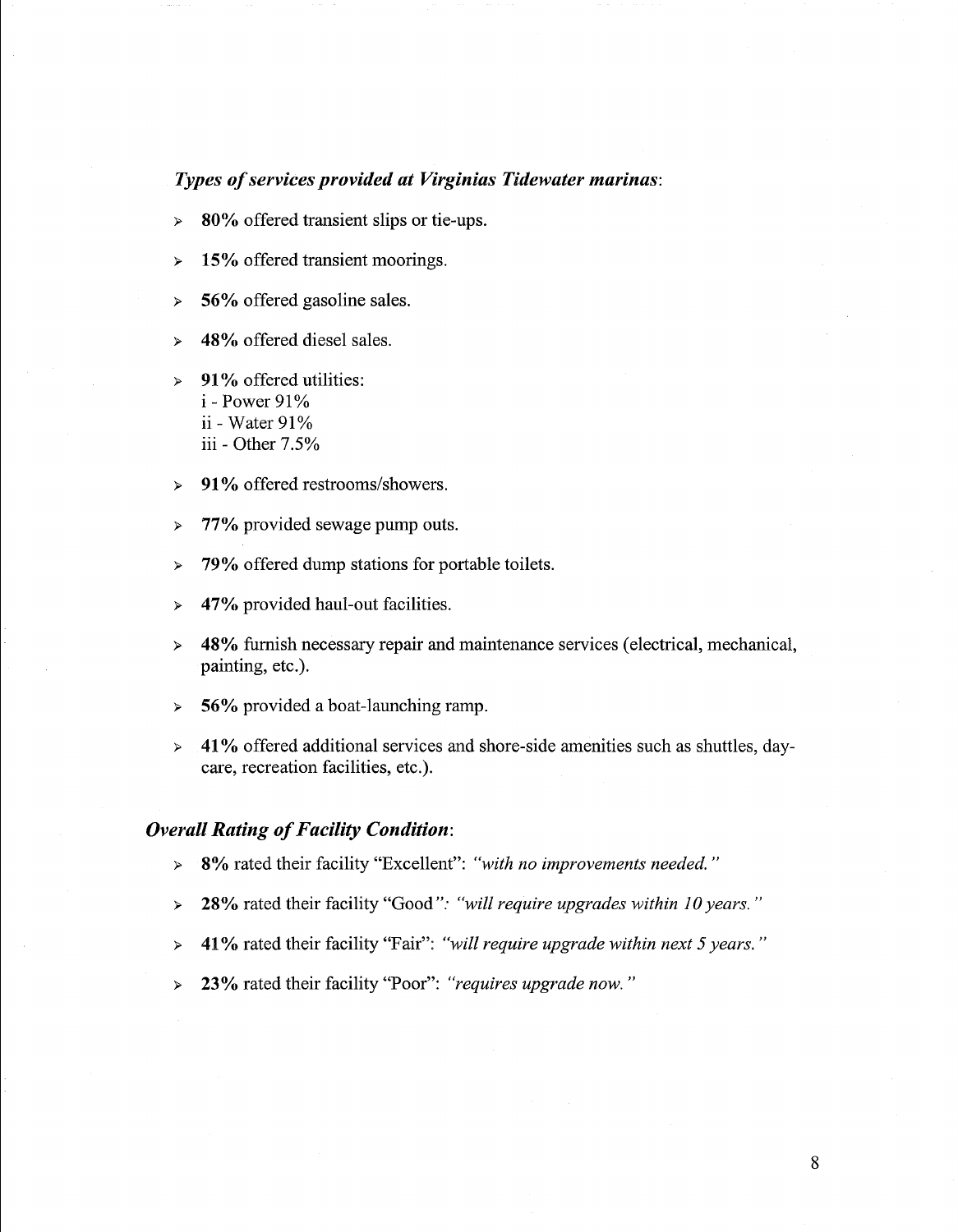## *Average estimated replacement costs of improvements; and, the annual maintenance costs for responding marinas.*

Average Replacement Costs of Existing Building and Improvements: \$1,239,676 (range \$7,500-\$6,000,000)

Average Needed Improvement Costs: \$317,868 (range \$2,000-\$2,000,000)

Average Maintenance Costs: Existing Building and Improvements: \$ \$25,046 (range \$500-\$85,000)

| Table 4. Number of Responding Marinas Needing Repairs Replacements or Additions <sup>8</sup> |                |                |                |                |
|----------------------------------------------------------------------------------------------|----------------|----------------|----------------|----------------|
|                                                                                              | Repair         | Replace        | Expand         | <b>Add New</b> |
| Transient slips or tie-ups                                                                   | 11             | 14             | 17             | 25             |
| <b>Transient Moorings</b>                                                                    | 1              | $\overline{2}$ | 1              | 9              |
| <b>Gasoline Facilities</b>                                                                   | 8              | 9              | 7              | 5              |
| Diesel Facilities                                                                            | $\overline{7}$ | $\overline{7}$ | 3              | 6              |
| Utilities:                                                                                   |                |                |                |                |
| Power:                                                                                       | 10             | 12             | 13             | 13             |
| Water:                                                                                       | 9              |                | 10             | 9              |
| Other:                                                                                       | 5              | 10             | 5              | 7              |
| Restrooms                                                                                    | 15             | 6              | 15             | 10             |
| Oil Disposal                                                                                 | 3              | $\theta$       | 3              | 14             |
| Sewage Pump-outs                                                                             | 3              | 8              | $5^{\circ}$    | 5              |
| Haul-out Facilities                                                                          | 6              | $\theta$       | 6              | $\overline{2}$ |
| <b>Painting Facilities</b>                                                                   | $\overline{2}$ | $\mathbf{0}$   | 1              | $\overline{4}$ |
| <b>Boat Launching Ramp</b>                                                                   | 17             | $\overline{7}$ | $\overline{2}$ | $\overline{2}$ |
| Other                                                                                        | 6              | 6              | 3              | 12             |

<sup>&</sup>lt;sup>8</sup> The numbers are not additive due to multiple responses by marinas regarding individual "needs".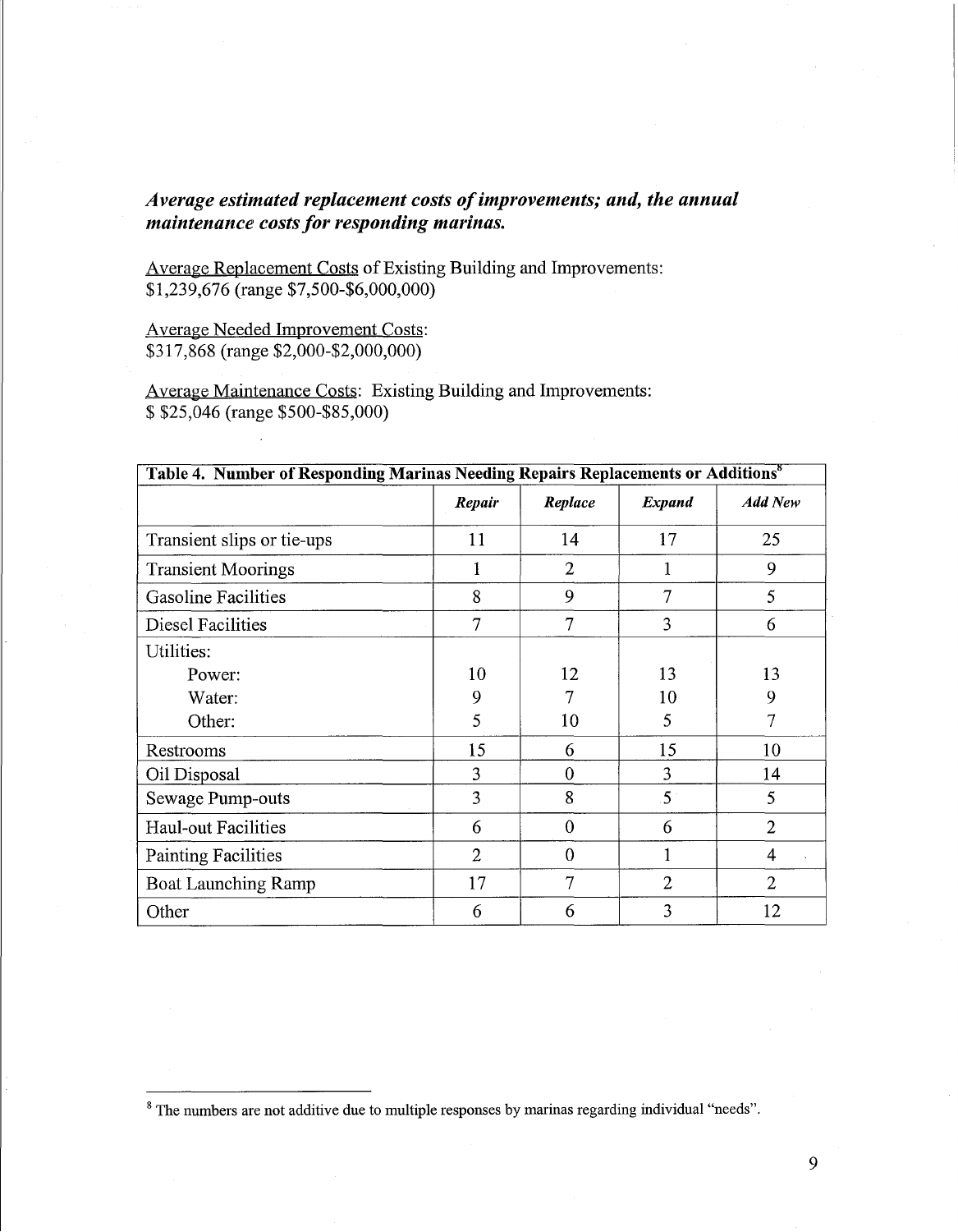#### *Primary Reasons for Boaters selecting individual marinas.*

**Average ranking of the primary reasons that boaters use individual marinas with #1** 

### **being top reason:**

- )- Access to nearby cultural, historical attractions **4**
- )- Access to natural, scenic attractions **3**
- )- Access to services ( shopping, dining) **4**
- )- Good water quality for fishing **2**
- )- Good water quality for swimming **5**
- )- Sheltered Location **2**
- )- Access to Primary Residence **3**
- )- Other **1**

*Other reasons specified:* For example, modem clean facilities; boatyard and services located near offshore and inland routes; cost; covered slips; no other nearby access; access to sailing grounds; only fuel services within miles; access to ICW; boat repairs; quality of work; reputation and location; ease of boat handling-dry storage.

#### *Virginia Marina's Interest in the Boating Infrastructure Grants Program*

Percent of responding marinas that would be interested if public funding sources were available for facility repair, improvement, expansion, or additions: YES 45% NO 5% MAYBE 8% Request Further information 25%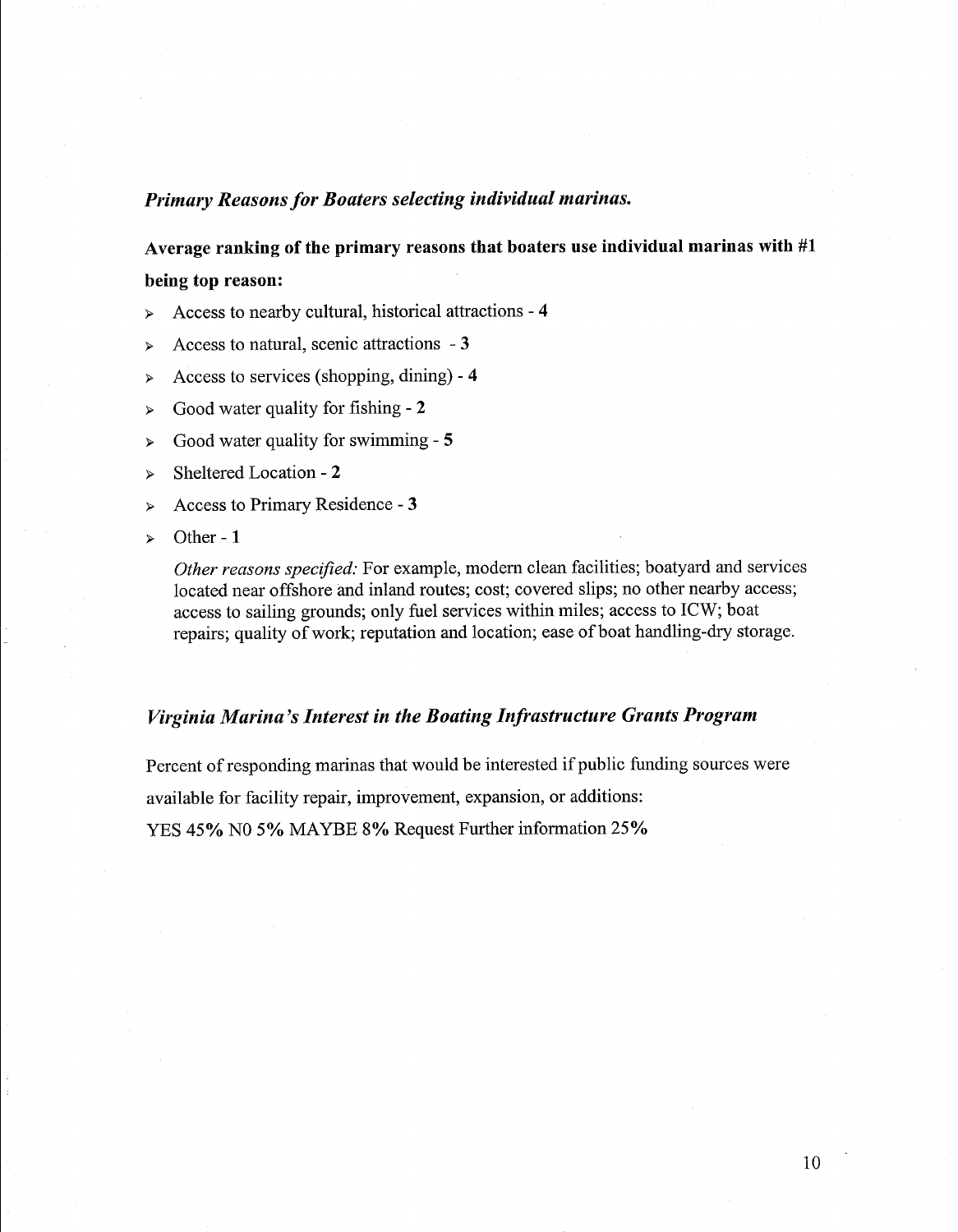# Appendix A Marina Survey 2000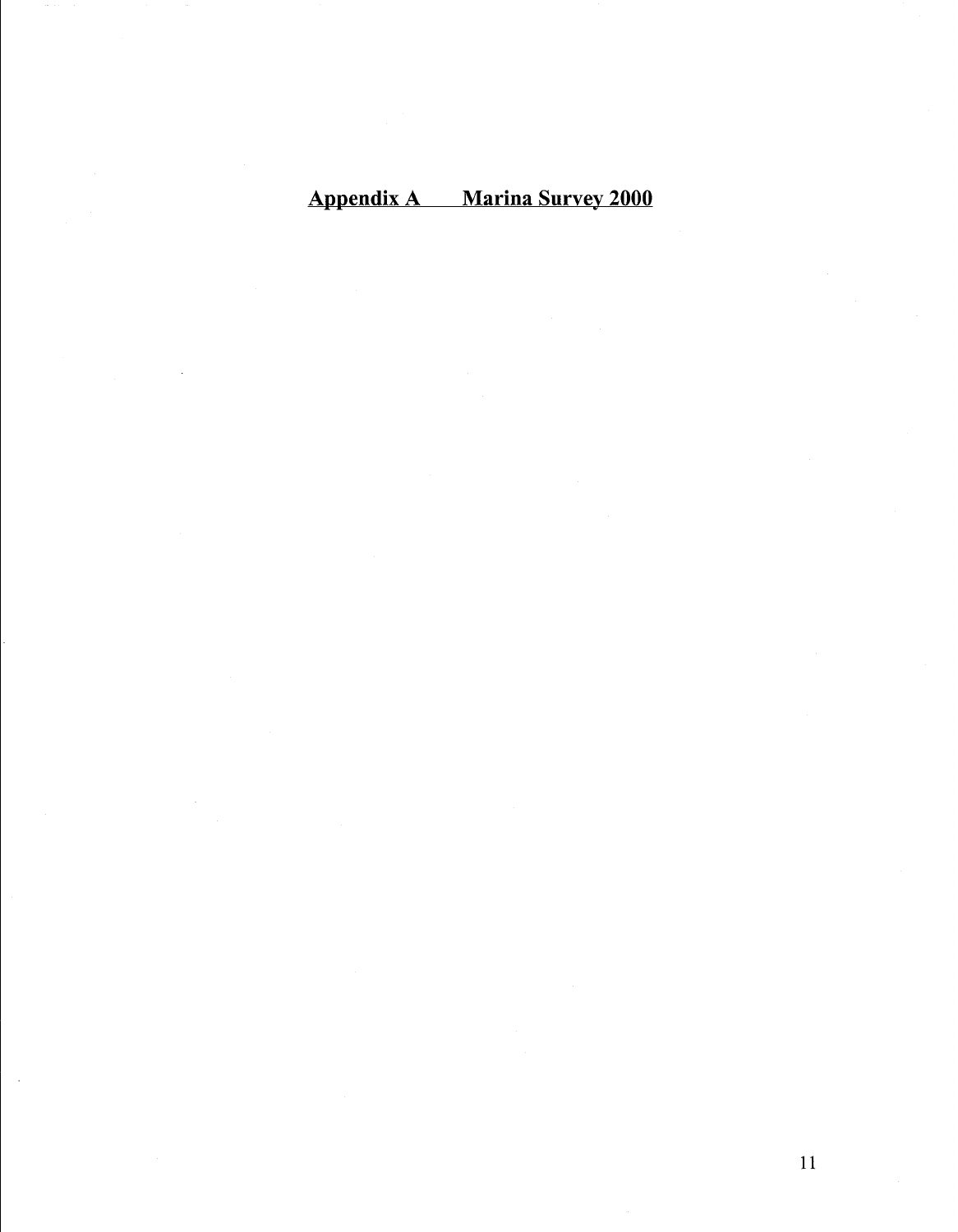

# **Marina Survey 2000**



おきかんだかいときのことになっていることに

## **Virginia Recreational Boating Infrastructure/Needs Assessment**

# **Fax: 804-684-7161 or mail to: VIMS -Attention-Tom Murray-P.O. Box 1346-Gloucester Point, VA 23062 Please return by September 15, 2000**

#### If **you operate a public or private marina or other tie-up facility that serves boats in coastal Virginia**  please answer the following questions:

1. Please identify the primary boating facility you operate or manage in the State:

Marina Name: Address: ------------------------------'-'-----  $\text{Location:}$   $\text{Lat/Long:}$ Location: Lat/Long:<br>Name of contact person completing survey: \_\_\_\_\_\_<br>Telephone:

2. For your primary facility listed above, please estimate the percentage of use for each boat type, where the percentage of use for all boats equals  $100\%$ ;

| % Of facility use by number of boats served over the most recent year |     |        |                          |      |                                 |              |
|-----------------------------------------------------------------------|-----|--------|--------------------------|------|---------------------------------|--------------|
| <b>Boat</b>                                                           |     |        | Power Boats % Sailboat % |      | Pontoon % $\mathcal{O}$ Other % | Commercial % |
| Length                                                                | Gas | Diesel |                          | Boat | Recreational                    |              |
| Under 26'                                                             |     |        |                          |      |                                 |              |
| 26' and over                                                          |     |        |                          |      |                                 |              |
| Total                                                                 |     |        |                          |      |                                 |              |
|                                                                       |     |        |                          |      |                                 |              |

- 2 (a). How many "transient" boats used your marina during this most recent year? What is the largest boat, which you currently can accommodate at your marina?
- Length: Draft: Draft: Draft: Draft: Draft: Draft: Draft: Draft: Draft: Draft: Draft: Draft: 2. (2011)
- 3. How many boat slips and mootings are available at your marina? Boat slips \_\_\_\_ Moorings\_\_\_\_<br>4. Please list the number of out-of-water or dry stack storage spaces available: \_\_\_\_\_\_\_\_\_\_\_\_\_\_\_\_\_\_\_\_\_\_\_\_\_\_\_\_\_

| 5. Please indicate with a check mark or "x" any requirements for a boater to use your marina: |                          |
|-----------------------------------------------------------------------------------------------|--------------------------|
| None (first come first served)                                                                | Club membership required |
| Reservations required                                                                         | Dockage fee charged      |
| Any governmental special use permits                                                          | Has "off limits area     |
| Seasonal or peak events (for example 4 <sup>th</sup> of July)                                 | Use restrictions         |
| Other? Please explain briefly:<br>Hourly use restrictions                                     |                          |

6. Please identify the types of services provided at your marina:

- a) Transient slips/ Tie-ups \_\_ b) Transient moorings \_\_ \_
- a) Transient slips/ Tie-ups \_\_\_\_\_ b) Transient mode c) Gasoline d) Diesel
- e) Restrooms/showers f) Utilities: i. Power ii. Water iii. Other g) Sewage Pump outs \_\_\_\_\_\_\_\_ h) Dump stations for portable toilets \_\_
- i) Haul-out facilities j) Services (electrical, mechanical, painting, etc.) \_\_ \_ i) Haul-out facilities \_\_\_\_\_\_\_\_
- 
- 1) Other, please identify briefly (for example shore-side amenities such as shuttles, day-care, recreation facilities, etc.)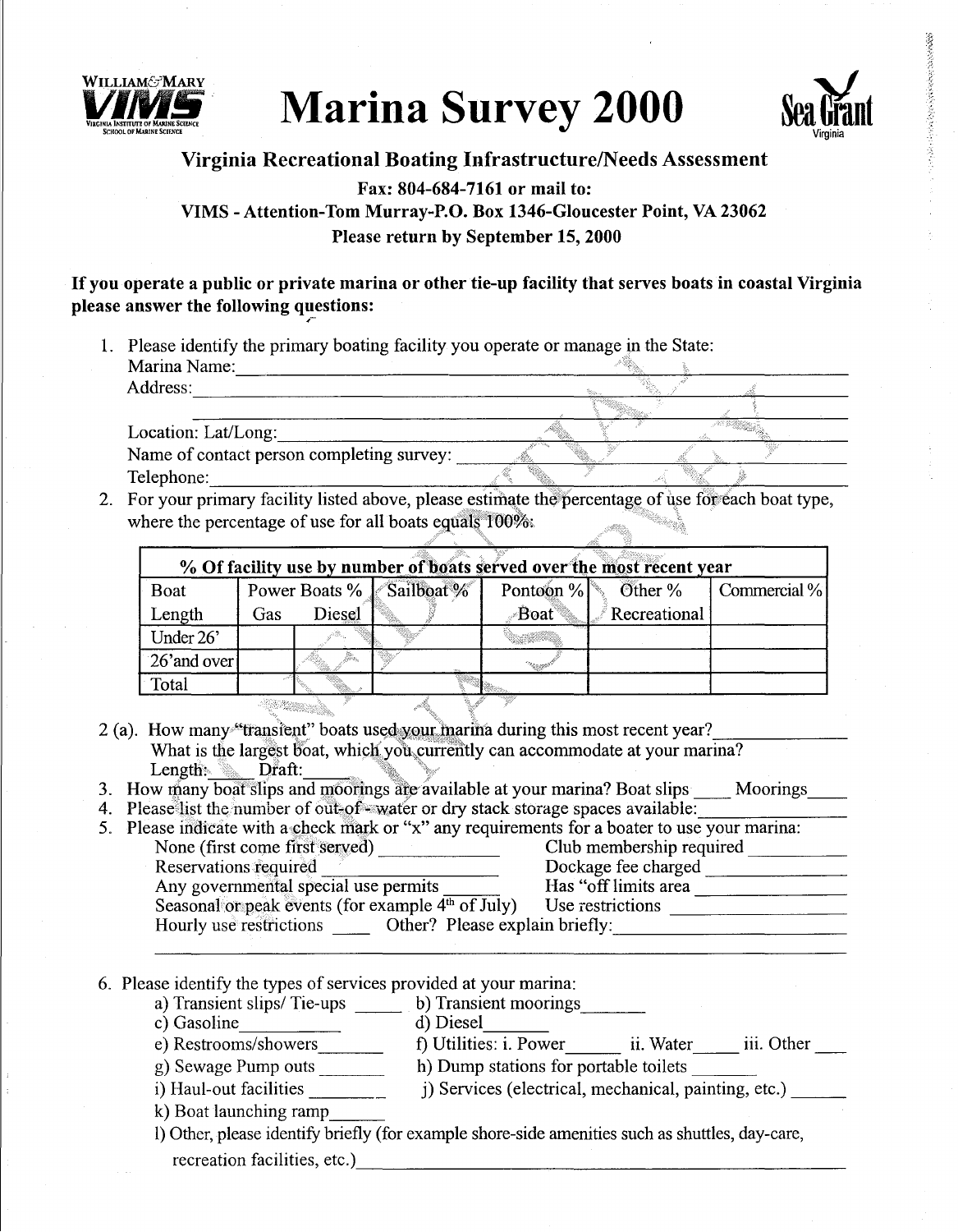- 7. Please indicate how you rate the overall condition of your facility: Excellent-no improvements needed \_\_ Good-will require upgrades within 10 years \_\_ Fair-will require upgrade within next  $5$  years
	- Poor-requires upgrade now \_\_\_\_\_\_\_ \_
- 8. If **Answer to Question** 7 **above was "Excellent" you may skip this question.** 
	- What improvements repairs, replacements or additions are needed at your facility? (Please indicate with a check mark or an "x")

|                            | Repair | Replace | Expand | Add New |
|----------------------------|--------|---------|--------|---------|
| Transient slips or tie-ups |        |         |        |         |
| <b>Transient moorings</b>  |        |         |        |         |
| <b>Gasoline</b> facilities |        |         |        |         |
| Diesel facilities          |        |         |        |         |
| <b>Utilities: Power:</b>   |        |         |        |         |
| Water:                     |        |         |        |         |
| Other:                     |        |         |        |         |
| Restrooms                  |        |         |        |         |
| Oil disposal               |        |         |        | ş       |
| Sewage pump outs           |        |         |        |         |
| Haul-out facilities        |        |         |        |         |
| Painting facilities        |        |         |        |         |
| Boat launching ramp        |        |         |        |         |
| Other                      |        |         |        |         |

9. Thinking about your local area or other areas of the State with which you are familiar, and where no facilities currently exist, what from the table in question 8 should be built? (please specify site, area of river, lake, etc.)  $\qquad \qquad \blacksquare$ 

| 10. Please rank the primary reasons that boaters use your facility with #1 being the top reason: |                                       |
|--------------------------------------------------------------------------------------------------|---------------------------------------|
| Access to near-by cultural, historical attractions                                               | Access to natural, scenic attractions |
| Access to services (shopping, dining)                                                            | Good water quality for fishing        |
| Good water quality for swimming                                                                  | Sheltered location                    |
| Access to primary residence                                                                      | Other (Please specify)                |
|                                                                                                  |                                       |

11. Please *estimate* the replacement costs (not including land); and, the annual maintenance costs for your marina. (For example, you can use the "Insured Value" on the facilities property casualty insurance policy to readily estimate replacement cost).

#### **Replacement Costs:**

**Replacement Costs:**<br>Existing building and additional structures: \$ \_\_\_\_\_\_\_\_\_\_\_\_\_\_\_\_\_\_\_\_\_\_\_\_\_\_\_\_\_\_\_\_\_\_

Also please add the estimated cost of needed improvements in question 8:

**Needed Improvement Costs:** 

 $\frac{\text{S}}{\text{S}}$  $\frac{1}{s}$ 

#### **Maintenance Costs:**

Existing building and additional structures \$

12. If public funding sources were available for facility repair, improvement, expansion, or additions, would you be interested? YES\_\_\_\_ NO\_\_\_\_ MAYBE\_\_\_\_ I'd like more information.